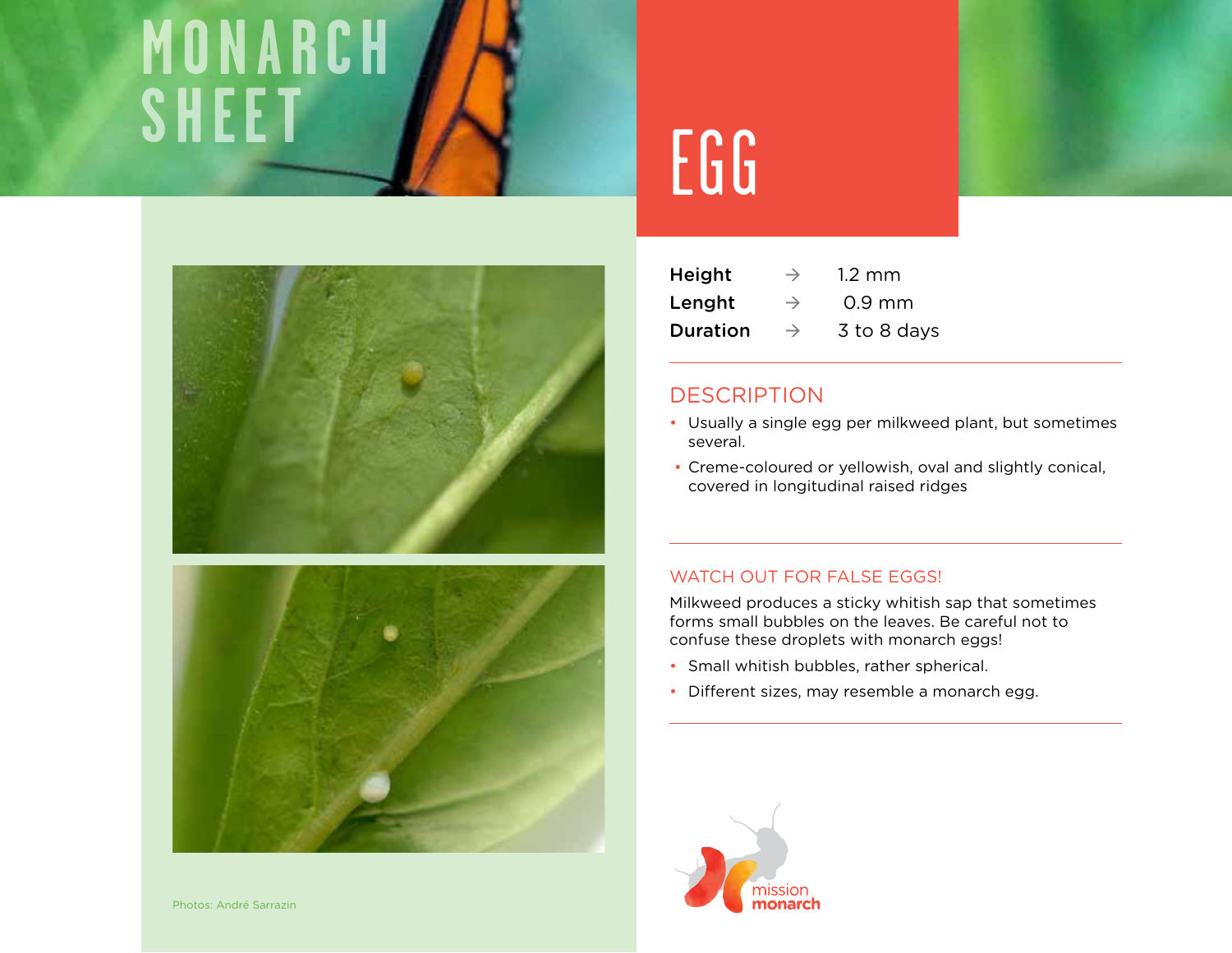# **monarch**





# **sheet** Caterpillar

| Lenght          | $\rightarrow$ | 2 to 45 mm    |
|-----------------|---------------|---------------|
| Width           | $\rightarrow$ | $0.5$ à 8 mm  |
| Head            | $\rightarrow$ | 0.6 to 2.2 cm |
| <b>Duration</b> | $\rightarrow$ | 7 to 17 days  |

# Appearence

- Yellow, black and white stripes
- Black filaments near its head and at the tip of its abdomen (barely visible on young caterpillars)
- White spots on false legs (older caterpillars)
- Usually seen on milkweed plants,but older caterpillars move about looking for somewhere to pupate.

## **BEHAVIOR**

Young caterpillars feed on the leaf, making semi-circular holes, starting in the centre of the leaf. After a few days, they start to feed on leaf edges.

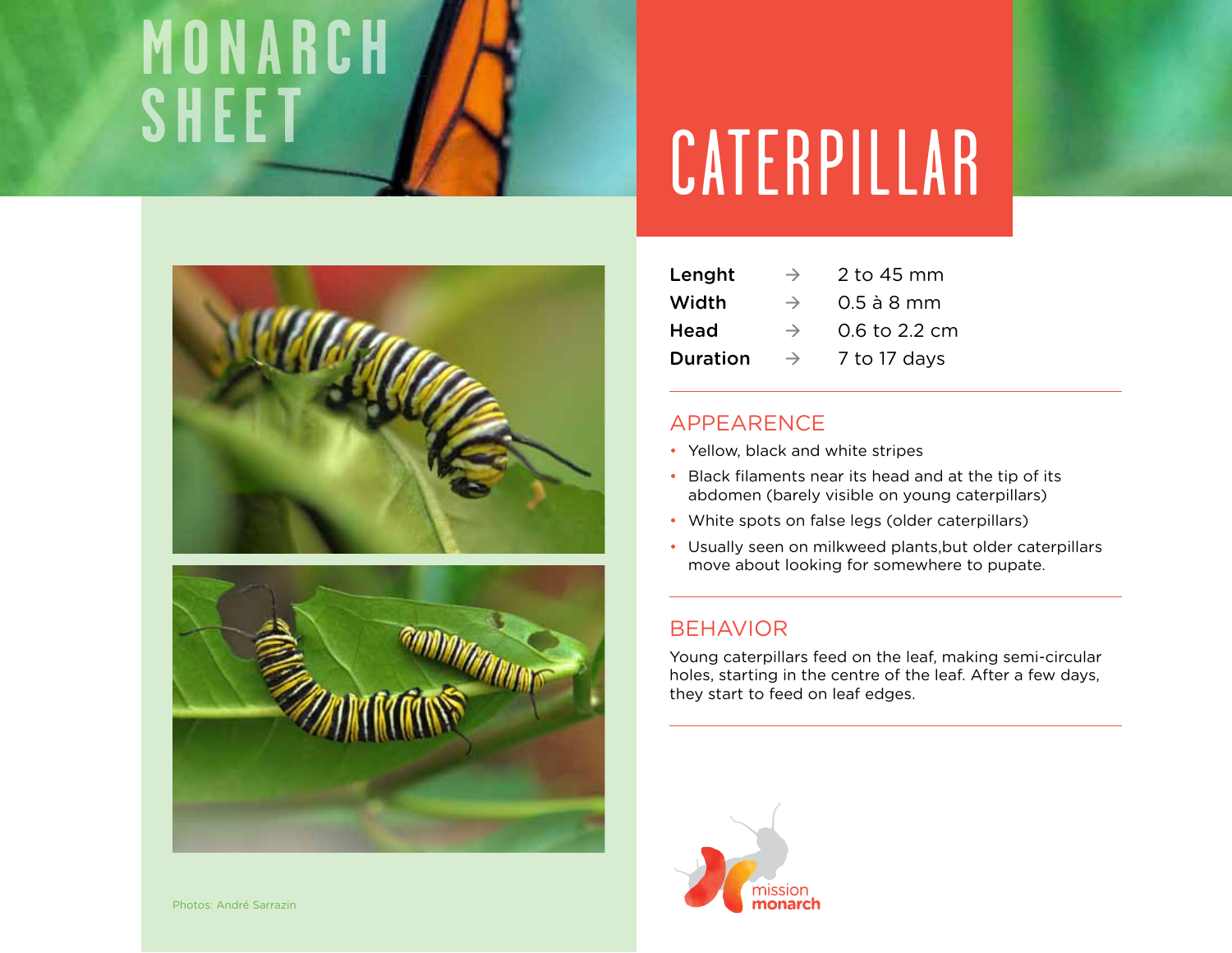# **monarch**



# CHRYSALIS

| Lenght   | $\rightarrow$ | 3 cm         |
|----------|---------------|--------------|
| Width    | $\rightarrow$ | 1 cm         |
| Duration | $\rightarrow$ | 8 to 15 days |

# **DESCRIPTION**

- Turquoise-green, with gold spots.
- Gradually darkens until the adult colours show through the transparent case, about 24 to 48 hours before the butterfly emerges.
- Excellent camouflage! Pupae are difficult to spot in the wild.
- Often found elsewhere than on milkweed plants.